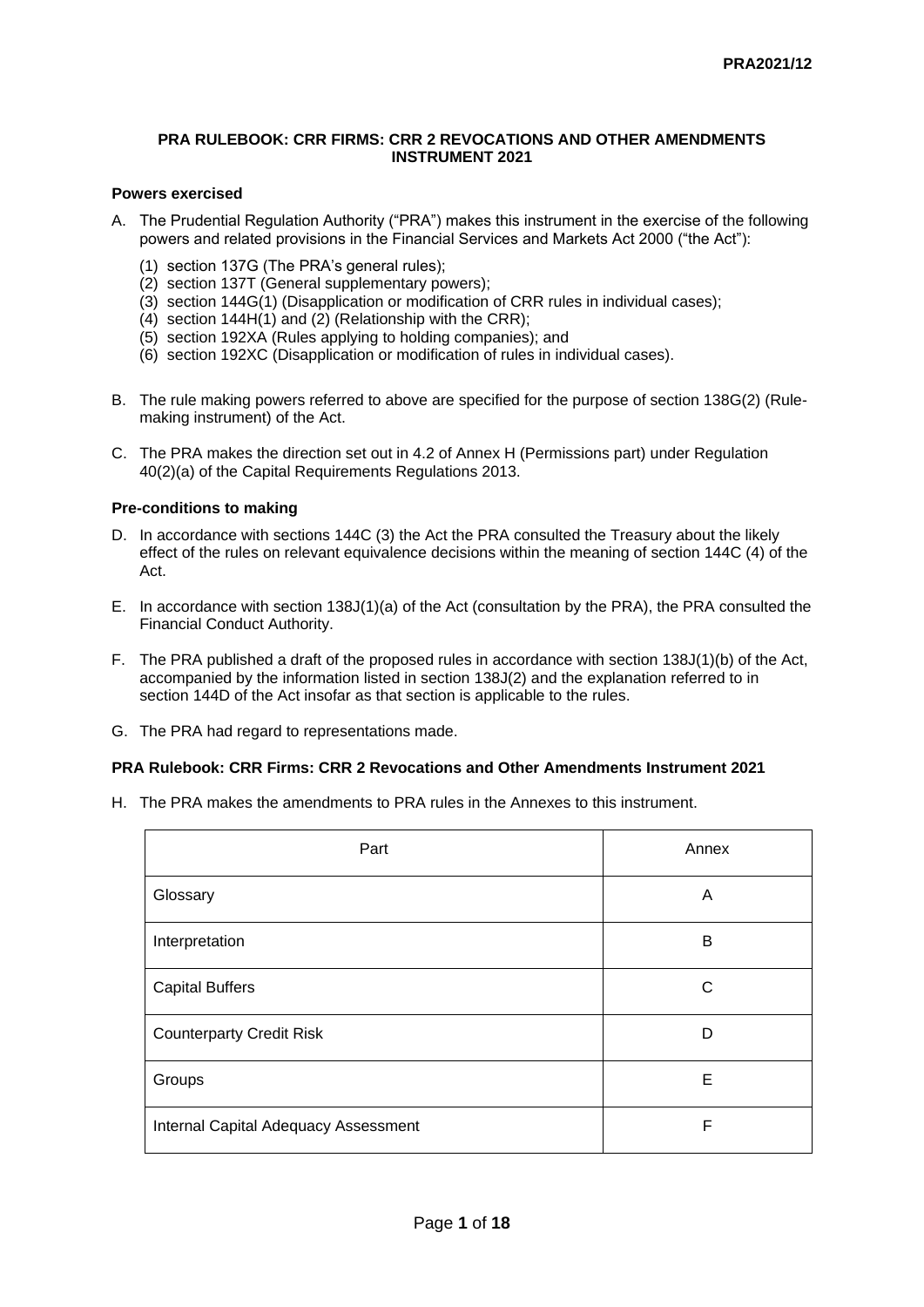| Large Exposures                                     | G |
|-----------------------------------------------------|---|
| Permissions                                         | Н |
| <b>Regulatory Reporting</b>                         |   |
| Further amendments to the Regulatory Reporting Part | U |
|                                                     |   |

# **Commencement**

I. This instrument comes into force on 1 January 2022.

# **Citation**

J. This instrument may be cited as the PRA Rulebook: CRR Firms: CRR2 Revocations and Other Amendments Instrument 2021.

# **By order of the Prudential Regulation Committee**

5 October 2021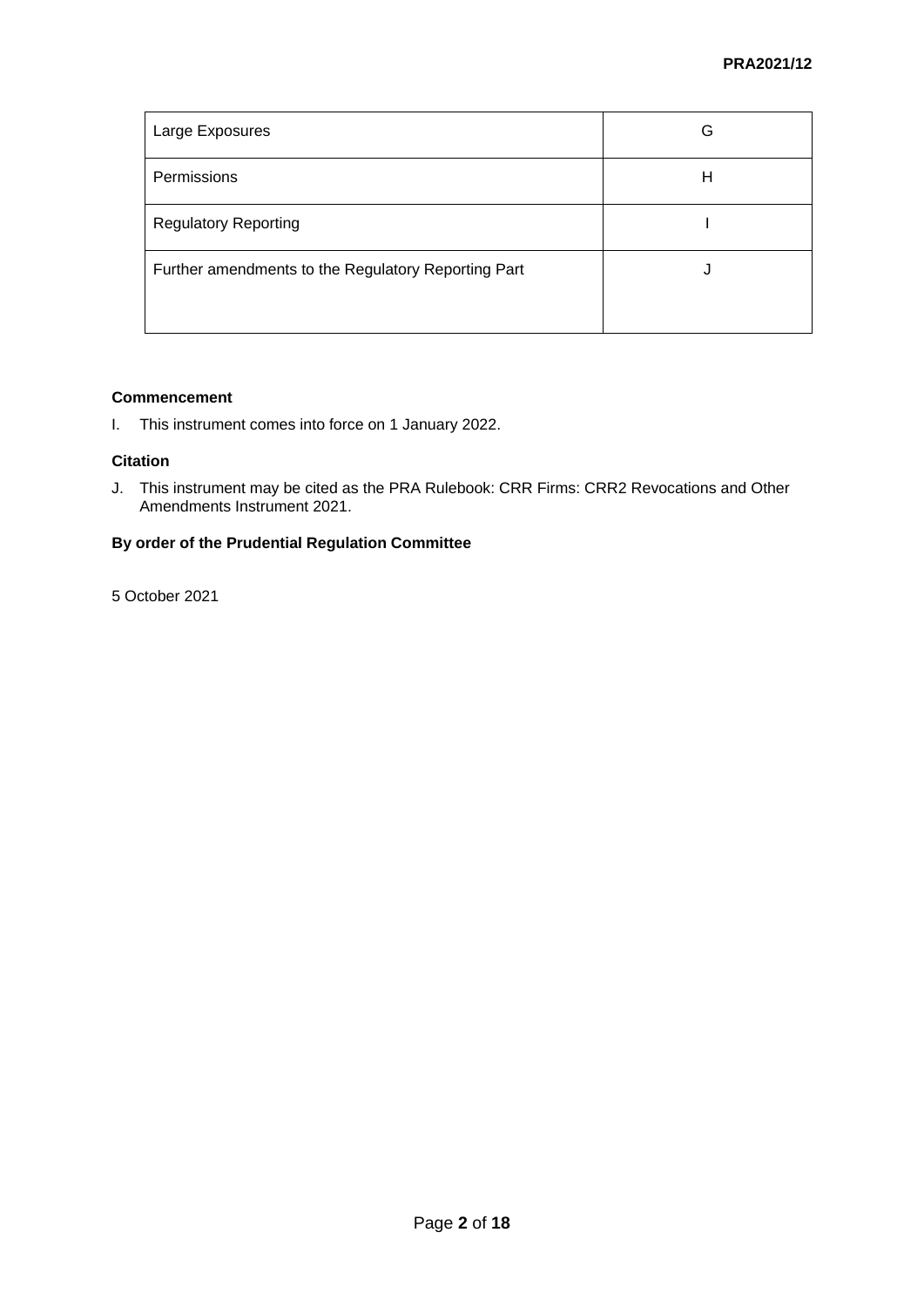## **Annex A**

#### **Amendments to the Glossary**

In this Annex, new text is underlined and deleted text is struck through.

*…*

#### *CRR rules*

has the same meaning as in section 144A of *FSMA*.

*…*

*G-SII*

has the meaning it has in Article 4(1)(133) of the *CRR*.

*…*

# *non-UK G-SII*

has the meaning it has in Article 4(1)(134) of the *CRR*.

*…*

# *O-SII*

means a *person* or group identified by the *PRA* in accordance with Part 5 of the Capital Requirements (Capital Buffers and Macro-prudential Measures) Regulations 2014 (SI 2014/894)*.*

#### … *Supervisory Reporting ITS*

means Commission Implementing Regulation (EU) No 680/2014 of 16 April 2014 laying down implementing technical standards with regard to supervisory reporting of institutions according to Regulation (EU) No 575/2013 of the European Parliament and of the Council, as amended from time to time.

#### *… Tier 1 capital*

has the meaning it has in Article 25 of the *CRR*.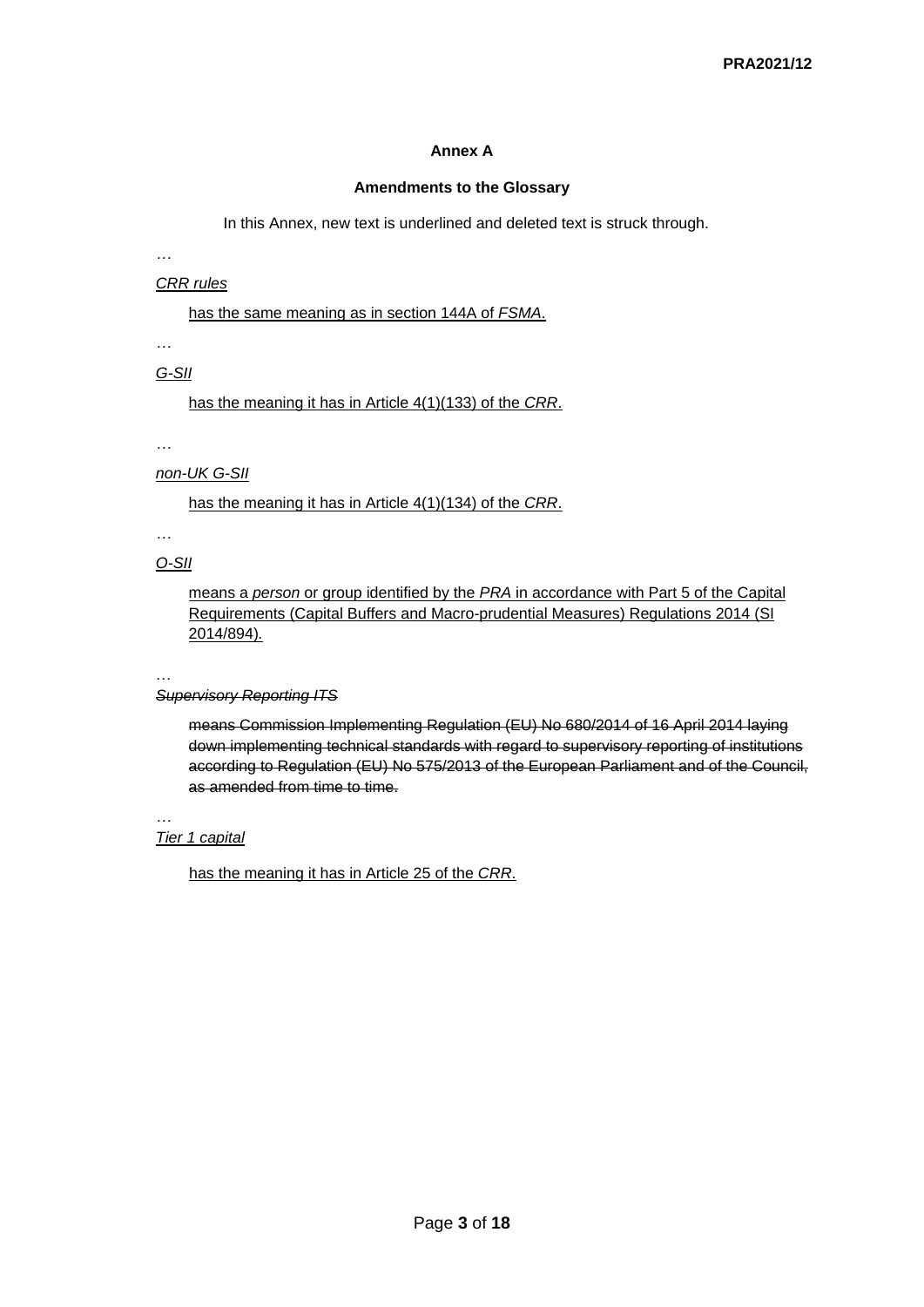# **Annex B**

## **Amendments to the Interpretation Part**

In this Annex, new text is underlined and deleted text is struck through.

# **2 INTERPRETATIVE PROVISIONS**

…

…

2.7 Unless the context otherwise requires, any reference in these rules to:

- (1) any provision of *direct EU legislation,* is a reference to it as it has effect as *retained direct EU legislation* on IP completion day;
- …

# 2.9 (1) Unless the contrary intention appears any reference in these rules to any provision of:

- (a) *CRR* or an instrument made under *CRR* which took effect as *direct EU legislation* on *IP completion day* shall:
	- (i) where that provision has been revoked pursuant to section 3 of the Financial Services Act 2021, be a reference to the corresponding provision in the rules, and for this purpose whether a rule corresponds to a revoked provision is to be determined by reference to the document, as that document is updated from time to time, published by the *PRA* under section 5(4) of that Act; and
	- (ii) where that provision has not been so revoked, be a reference, subject to paragraph (2) below, to that provision as it had effect as *direct EU legislation* on *IP completion day*.
- (b) Regulation (EU) No 575/2013 on prudential requirements for credit institutions and investment firms, shall, where that provision did not take effect as *direct EU legislation* on *IP completion day*, but has been transposed, with or without modification, into *CRR rules*, be a reference to that transposed provision in the rules.
- (2) Unless the contrary intention appears any reference in *CRR rules* or rules made under section 192XA *FSMA* to a provision of *CRR* or an instrument made under *CRR* is a reference to that provision as amended from time to time.
- 2.10 (1) Subject to paragraph (3), *CRR restatement provisions* shall apply as their corresponding provisions would have applied in accordance with the direction made by the Prudential Regulation Authority on 28 December 2020 under Part 7 of the Financial Services and Markets Act 2000 (Amendment) (EU Exit) Regulations 2019 (including any limitation on the duration of the direction).
	- (2) In this rule the reference to:
		- (a) a *CRR restatement provision* is a reference to a *CRR restatement provision* within the meaning of section 144E (2) of *FSMA*;
		- (b) a corresponding provision means the provision revoked under section 3(1) of the Financial Services Act 2021 which corresponds to the provision of the *CRR restatement provision* as determined by reference to the document published under section 5(4) of that Act, as that document is updated from time to time.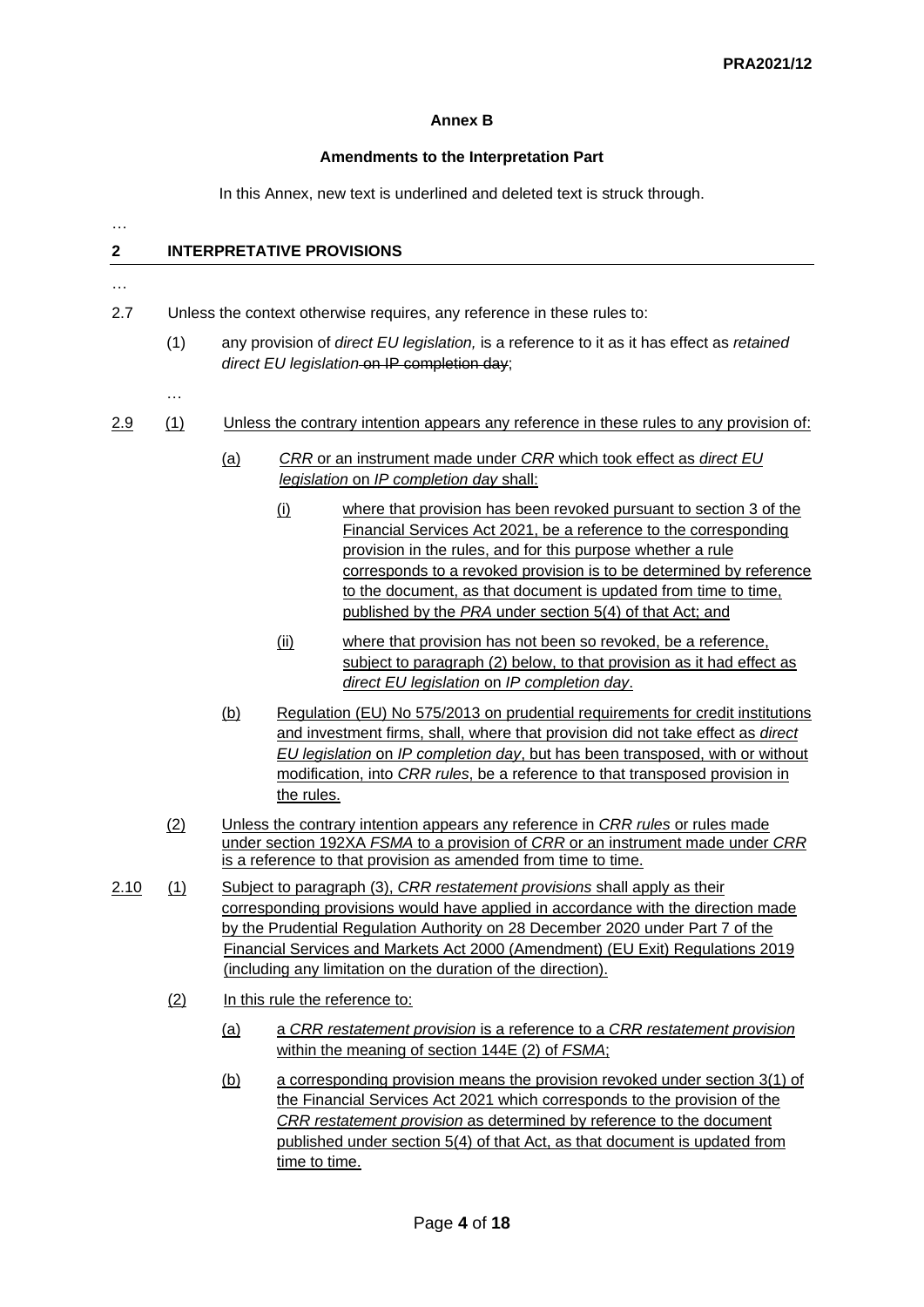- (3) This rule shall not apply to *CRR restatement provisions* in the Liquidity (CRR) Part, the Liquidity Coverage Ratio (CRR) Part and, insofar as the provision relates to the reporting or disclosure of liquidity, the Reporting (CRR) Part or Disclosure (CRR) Part of the *PRA* Rulebook.
- 2.11 Any reference in *CRR rules* or rules made under section 192XA *FSMA* to the granting of a waiver, approval, permission or other form of consent by the *competent authority* is a reference to the giving of a permission by the *PRA* pursuant to section 144G or section 192XC of *FSMA*, exercisable in accordance with the conditions as set out in those rules for the exercise of that waiver, approval, permission or other form of consent.
- 2.12 Nothing in the *CRR*, or in an instrument made under the *CRR*, shall prevent or otherwise restrict, expressly or impliedly, the making of:
	- (1) a *CRR rule* to the extent it makes provision about a matter described in section 144A(3) *FSMA*; or
	- (2) a rule under section 192XA *FSMA*,

or the exercise of any other power by the *PRA* in relation to any matter on which such a rule may be made, and the *CRR* and the instrument shall be modified accordingly.

2.13 Unless the contrary intention appears, *CRR rules* and rules made under section 192XA *FSMA* shall be read as if they formed part of *CRR*, and accordingly words and expressions used in those rules shall bear the meaning they have in *CRR* (and not the meaning in the Glossary to the Rulebook).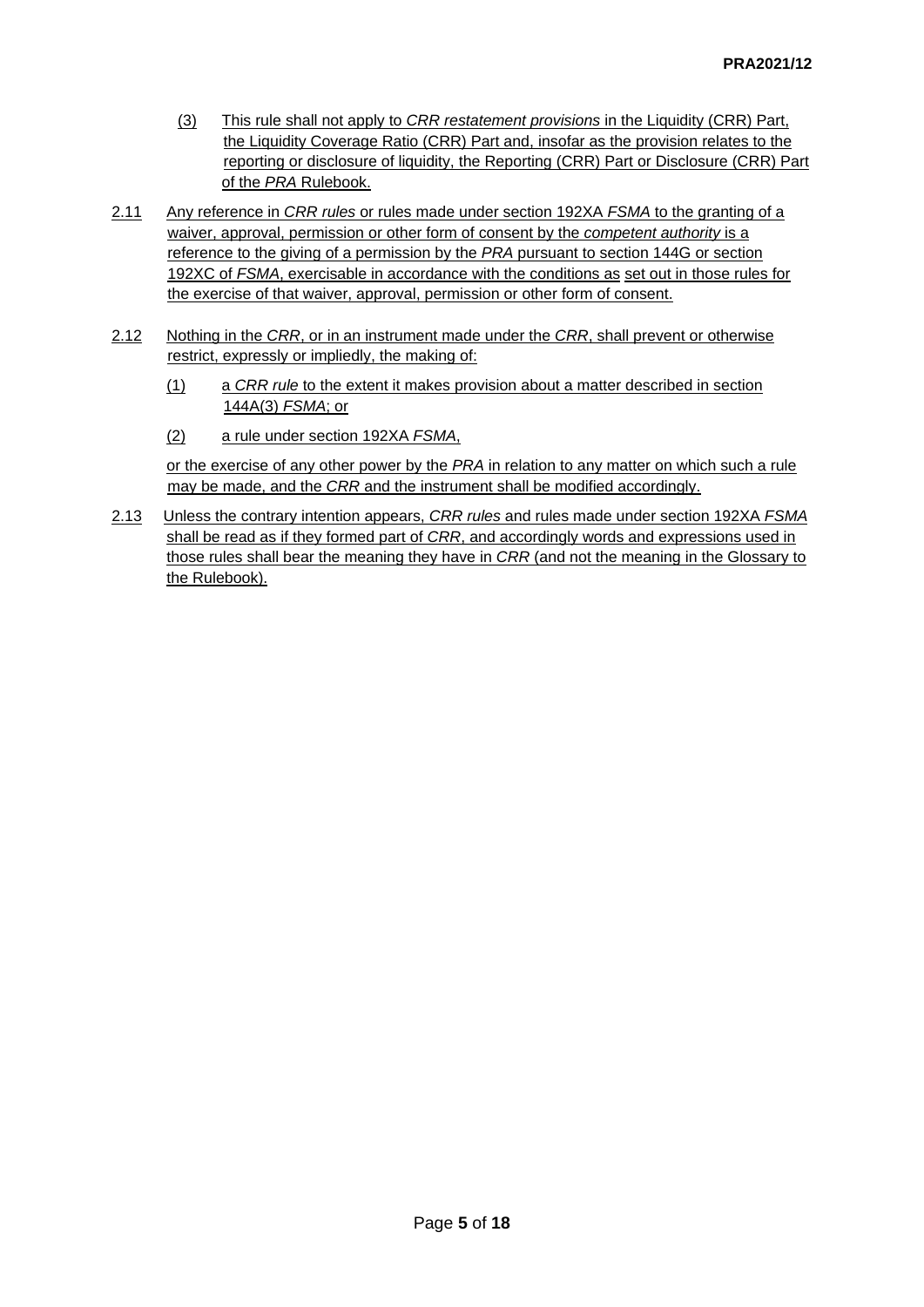# **Annex C**

## **Amendments to the Capital Buffers Part**

In this Annex, new text is underlined and deleted text is struck through.

# **5 APPLICATION ON AN INDIVIDUAL AND CONSOLIDATION BASIS**

Sub-consolidation in cases of entities in third countries

5.5 [deleted.]A *firm*, a *PRA approved intermediate holding company*, a *PRA designated intermediate holding company*, a *PRA designated parent holding company* or a *PRA designated institution* responsible for meeting *CRR* requirements on a *sub-consolidated basis* that is a *subsidiary* must apply this Part on a *sub-consolidated basis* if the *firm*, or the parent undertaking where it is a financial holding company or mixed financial holding company, has an *institution* or *financial institution* as a *subsidiary* in a *third country* or holds a *participation* in such an *institution* or *financial institution*.

...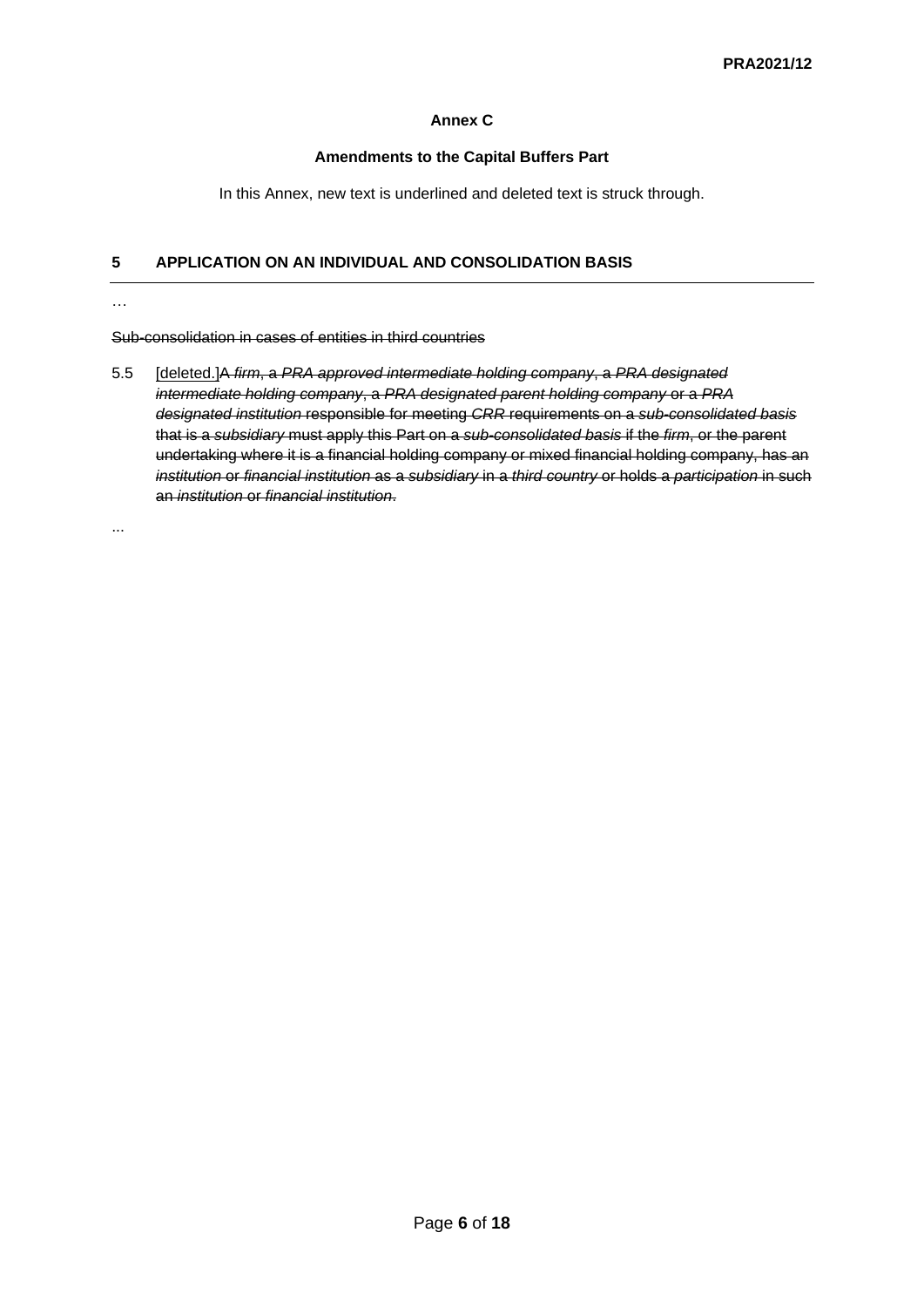# **Annex D**

# **Amendments to the Counterparty Credit Risk Part**

This Part is deleted.

**Part COUNTERPARTY CREDIT RISK [deleted]**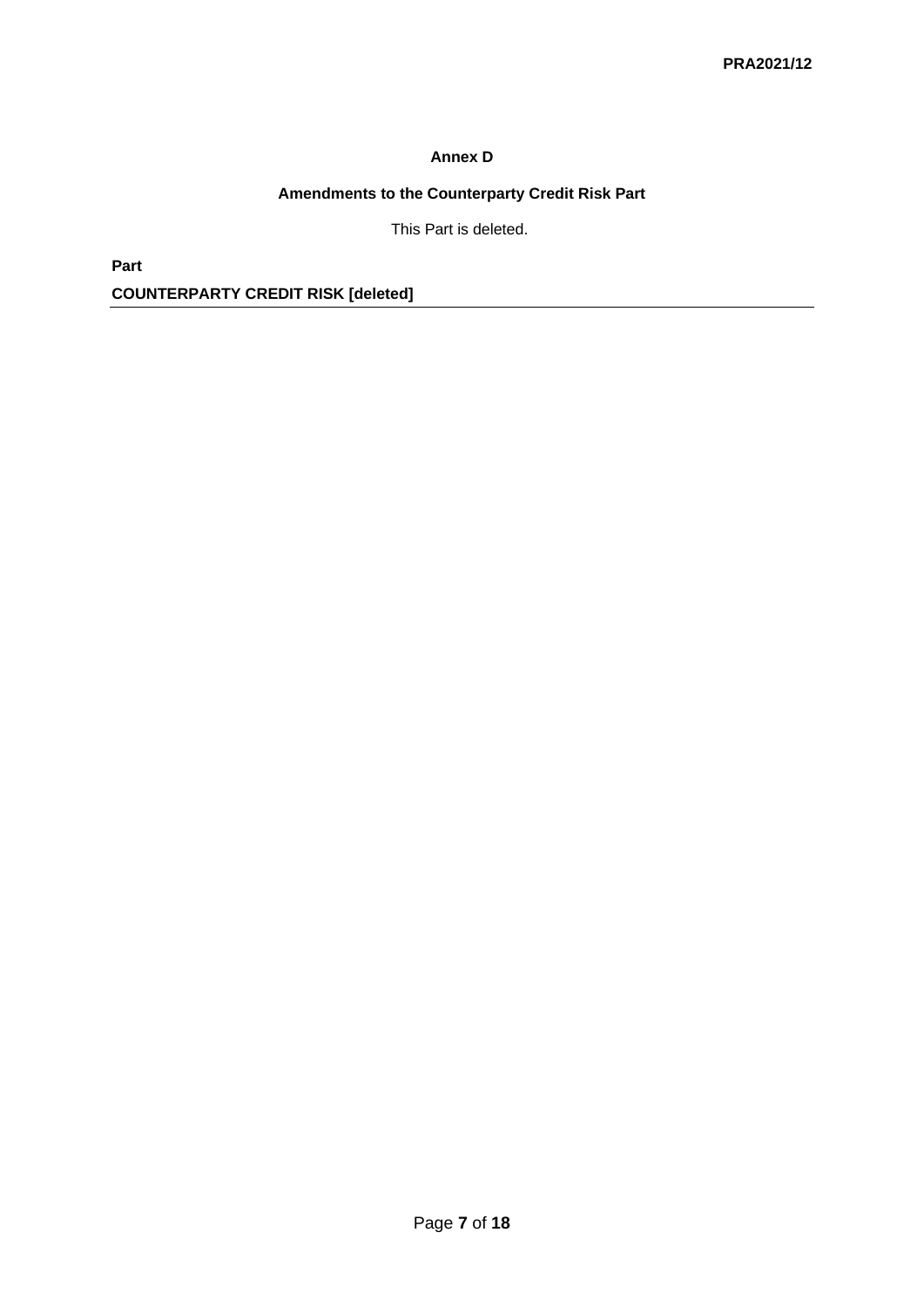## **Annex E**

#### **Amendments to the Groups Part as amended by the Groups Part of the PRA Rulebook: PRA (Rules applying to holding companies) Instrument 2021.**

In this Annex, new text is underlined and deleted text is struck through.

…

# **2 METHODS OF PRUDENTIAL CONSOLIDATION**

- 2.A1 This chapter applies to a *firm* for the purposes of its obligations under Parts Two and Three of the *CRR.*
- 2.1 (1) In applying the requirements of carrying out the calculations in Part One, Title II, Chapter 2 of the *CRR* for the purposes of prudential consolidation, a *CRR consolidation entity* must include the relevant proportion of an *undertaking* with whom it has:
	- (a) a *common management relationship*; or
	- (b) an *Article 18(6) relationship*.

…

- 2.2 In applying the requirements of carrying out the calculations in Part One, Title II, Chapter 2 of the *CRR* for the purposes of prudential consolidation, a *CRR consolidation entity* (for which the *PRA* is the *consolidating supervisor*) must carry out a proportional consolidation according to the share of capital held of *participation[s](http://www.prarulebook.co.uk/rulebook/Glossary/FullDefinition/52375/19-01-2021)* in *institutions* and *financial institutions* managed by an *undertaking* included in the consolidation together with one or more undertakings not included in the consolidation, where those *undertakings*' liability is limited to the share of capital they hold.
- 2.3 In applying the requirements of carrying out the calculations in Part One, Title II, Chapter 2 of the *CRR* for the purposes of prudential consolidation, a *CRR consolidation entity* must carry out a proportional consolidation according to the share of capital held of any *undertaking* with whom it has an *Article 18(5) relationship*.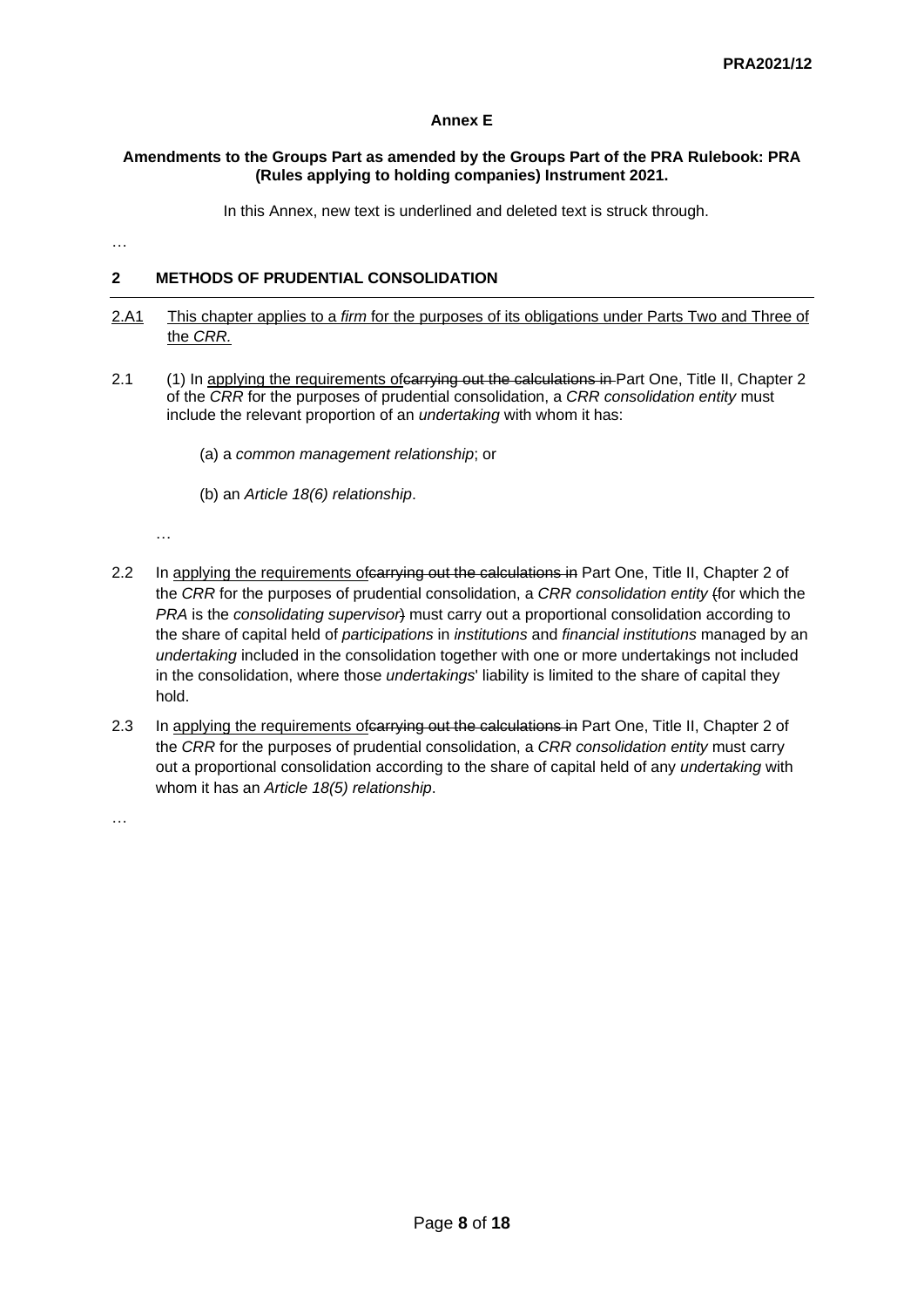#### **Annex F**

#### **Amendments to the Internal Capital Adequacy Assessment Part**

In this Annex deleted text is struck through.

#### **1 APPLICATION AND DEFINITIONS**

…

1.2 In this Part the following definitions shall apply:

…

*third country sub-group*

means a group of *undertakings* identified in Article 22 of the *CRR* which are required to be supervised on a consolidated basis as a result of a requirement under Article 22 of the *CRR.*

…

# **14 APPLICATION OF THIS PART ON AN INDIVIDUAL BASIS, A CONSOLIDATED BASIS AND A SUB-CONSOLIDATED BASIS**

…

14.5 [deleted.]A *firm*, a *PRA approved intermediate holding company*, a *PRA designated intermediate holding company*, a *PRA designated parent holding company*, or a *PRA designated institution* responsible for meeting *CRR* requirements on a *sub-consolidated basis* that is a *subsidiary* must apply the *ICAAP rules* on a *sub-consolidated basis* if the *firm*, or the *parent undertaking* where it is a *financial holding company* or *mixed financial holding company*, have an *institution* or *financial institution* or an *asset management company* as a *subsidiary* in a *third country* or holds a *participation* in such an *undertaking*.

[Note: Art 108(4) of the *CRD*]

…

#### **15 REVERSE STRESS TESTING**

…

15.3 Where the *firm* is a member of:

(1) a *UK consolidation group*; or

(2) a *third country sub-group*;

it must conduct the reverse stress test on an individual basis as well as on a *consolidated basis* in relation to the *UK consolidation group* or *the third country sub-group*, as the case may be.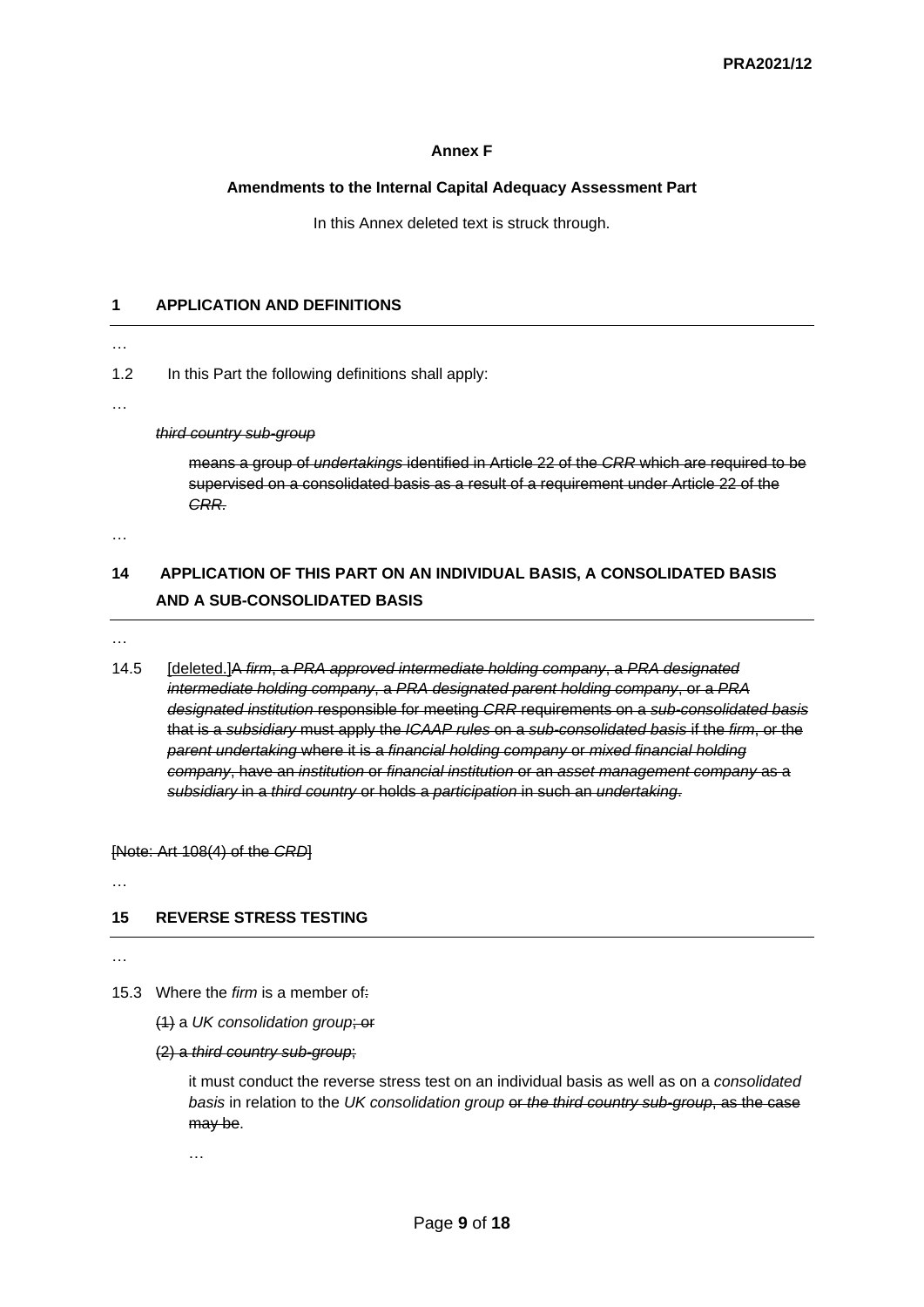#### **Annex G**

#### **Amendments to the Large Exposures Part**

In this Annex, new text is underlined and deleted text is struck through.

#### **1 APPLICATION AND DEFINITIONS**

#### …

1.2 In this Part, the following definitions shall apply:

…

*exposure*

has the meaning given to it in Article 389 of the *CRR*. has the meaning it has in the Large Exposures (CRR) Part.

...

*G-SII* 

means a *person* identified by the *PRA* in accordance with Part 4 of the *Capital Buffers Regulations*.

…

 *NCLEG non-trading book permission*

means a permission given by the *PRA* in respect of Article 400(2)(c) of the *CRR* to apply the *NCLEG non-trading book exemption* under one of the following:

- (a) prior to *IP completion day*, Article 400(2)(c) of Regulation of the European Parliament and of the Council (575/2013/EU) on prudential requirements for credit institutions and investment firms and amending Regulation (EU) No 648/2012;
- (b) from *IP completion day* to 31 December 2021, Article 400(2)(c) of the *CRR*; or
- (c) on or after 1 January 2022, Article 400(2)(c) of the Large Exposures (CRR) Part.

*NCLEG trading book permission*

means a permission given by the *PRA* in respect of Article 400(2)(c) of the *CRR* to apply the *NCLEG trading book exemption* under one of the following:

- (a) prior to *IP completion day*, Article 400(2)(c) of Regulation of the European Parliament and of the Council (575/2013/EU) on prudential requirements for credit institutions and investment firms and amending Regulation (EU) No 648/2012;
- (b) from *IP completion day* to 31 December 2021, Article 400(2)(c) of the *CRR*; or
- (c) on or after 1 January 2022, Article 400(2)(c) of the Large Exposures (CRR) Part.

…

*O-SII*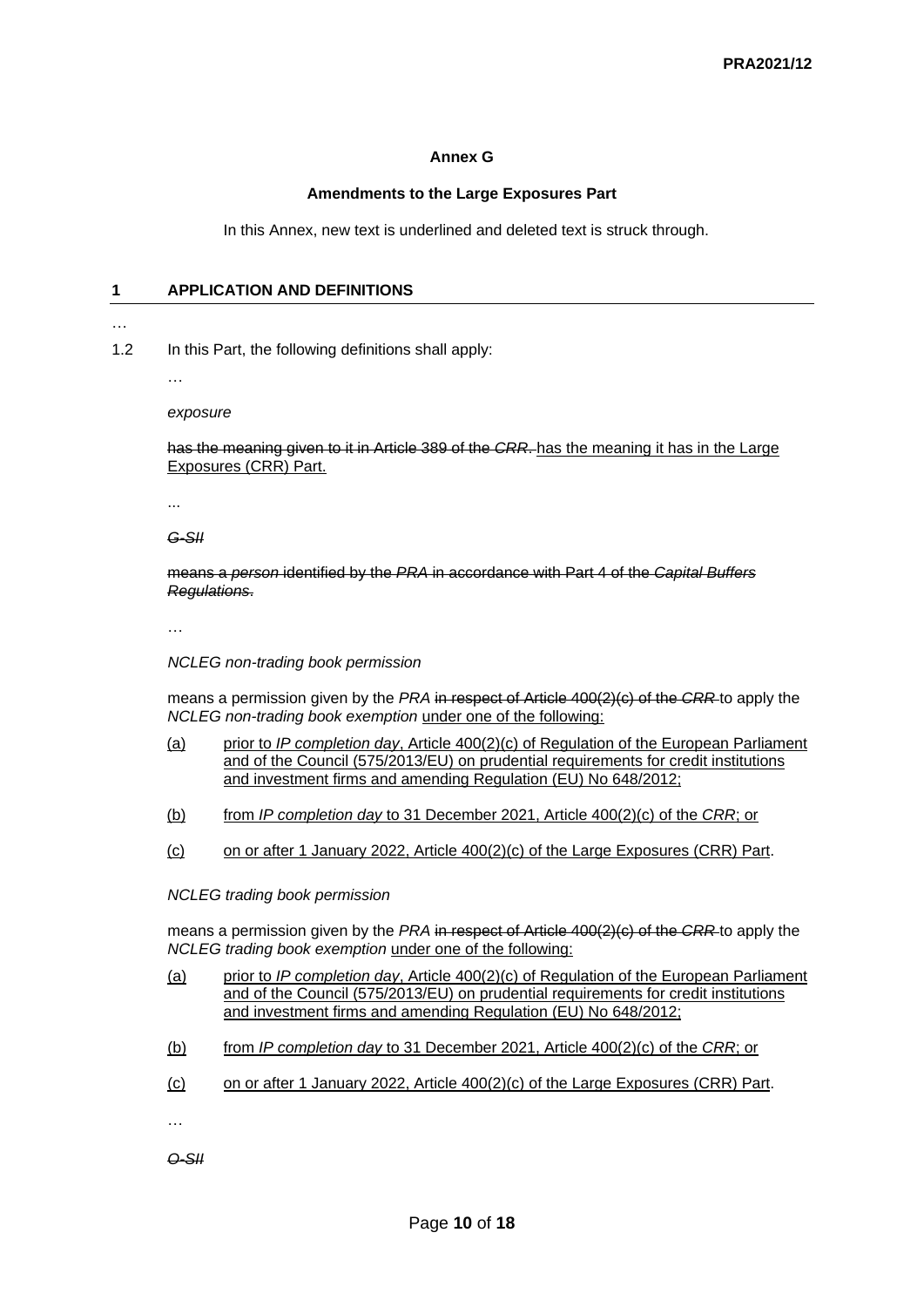means a person identified by the *PRA* in accordance with Part 5 of the Capital Buffers Regulations.

*…*

#### *sovereign large exposures permission*

means a permission given by the *PRA* in respect of Article 400(2)(g) or (h) of the *CRR* to apply the *sovereign large exposures exemption* under one of the following:

- (a) prior to *IP completion day*, Article 400(2)(g) or (h) of Regulation of the European Parliament and of the Council (575/2013/EU) on prudential requirements for credit institutions and investment firms and amending Regulation (EU) No 648/2012;
- (b) from *IP completion day* to 31 December 2021, Article 400(2)(g) or (h) of the *CRR*; or
- (c) on or after 1 January 2022, Article 400(2)(g) or (h) of the Large Exposures (CRR) Part.

…

# **2 INTRA-GROUP EXPOSURES: NON-CORE LARGE EXPOSURES GROUP AND RESOLUTION EXEMPTIONS**

- 2.1 …
- (2) A *firm* may only use the *NCLEG non-trading book exemption* where the total amount of non-trading book exposures (whether or not exempted from Article 395(1) of the *CRR*) from the *firm* to its *NCLEG* does not exceed 100% of the *firm's* eligible capital*Tier 1 capital*.
- 2.2 …

- (2) The *trading book exposure allocation* for a *firm* is 100% of the *firm's* eligible capital*Tier 1 capital* less the total amount of non-*trading book exposures* (whether or not exempted from Article 396(1) of the *CRR*) from the *firm* to its *NCLEG*.
- 2.3 (1) A *firm* with a *core UK group permission* and an *NCLEG trading book permission* and/or an *NCLEG non-trading book permission* must give the *PRA* written notice whenever the *firm*:
	- (a) …;
	- (b) becomes aware that the total amount of *exposures* from the *core UK group* (including the *firm*) to a particular member of the *firm's NCLEG* are likely to exceed, or have exceeded, 25% of the eligible capital*Tier 1 capital* of the PRA-regulated*PRA-*regulated *firm* with the largest eligible capital*Tier 1 capital* base in the *core UK group*;
	- (c) becomes aware that the total exposures from members of its *core UK group* (which are not *firms*) to the *firm's NCLEG* are likely to exceed, or have exceeded, 25% of the *eligible capitalTier 1 capital* of the PRA-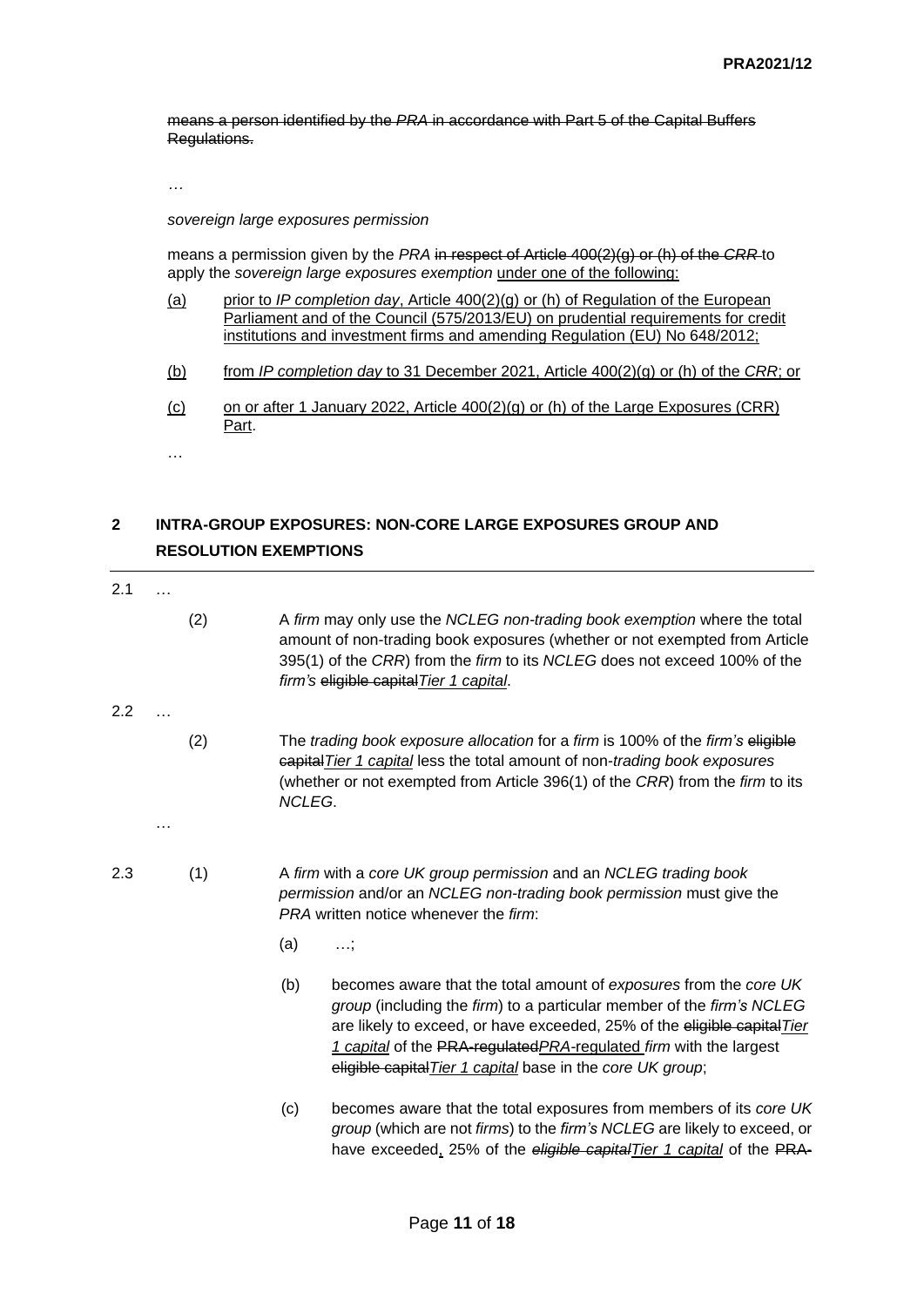regulated*PRA*-regulated *firm* with the largest *eligible capitalTier 1 capital* base in the *core UK group*.

## **3 SOVEREIGN LARGE EXPOSURES EXEMPTION**

- 3.1 (1) If a *firm* has a *sovereign large exposures permission*, the *exposures* specified in that permission are exempt from Article 395(1) of the *CRR* to the extent specified in that permission.
	- (2) For the purposes of the *sovereign large exposures permission*, and in relation to a *firm*, the *exposures* referred to in (1) are limited to the following:
		- (a) asset items constituting claims on *central banks* in the form of required minimum reserves held at those *central banks* which are denominated in their national currencies; and
		- (b) asset items constituting claims on central governments in the form of statutory liquidity requirements held in government securities which are denominated and funded in their national currencies provided that, at the discretion of the *PRA*, the credit assessment of those central governments assigned by a *nominated ECAI* is investment grade.

…

# **5 LARGE EXPOSURES – STRICTER REQUIREMENTS FOR EXPOSURES OF G-SIIS AND O-SIIS TO CERTAIN FRENCH COUNTERPARTIES**

- …
- 5.6 The reduced limit in 5.7 does not apply unless a *firm* meets each of the following conditions on the applicable basis determined in accordance with 5.3 to 5.5:

…

(3) The *firm* has an *exposure* meeting the condition in (2) which is greater than 5% of its eligible capital*Tier 1 capital*, after taking into account the effect of the credit risk mitigation techniques and exemptions in accordance with Article 399 to 403 of the *CRR*.

Reduced limit on exposures

5.7 The limit on *exposures* as a proportion of capital*Tier 1 capital* referred to in Article 395(1) of the *CRR* is reduced to 5% in respect of a *qualifying exposure* to a *highly indebted French NFC* or a *highly indebted group of connected French NFCs*.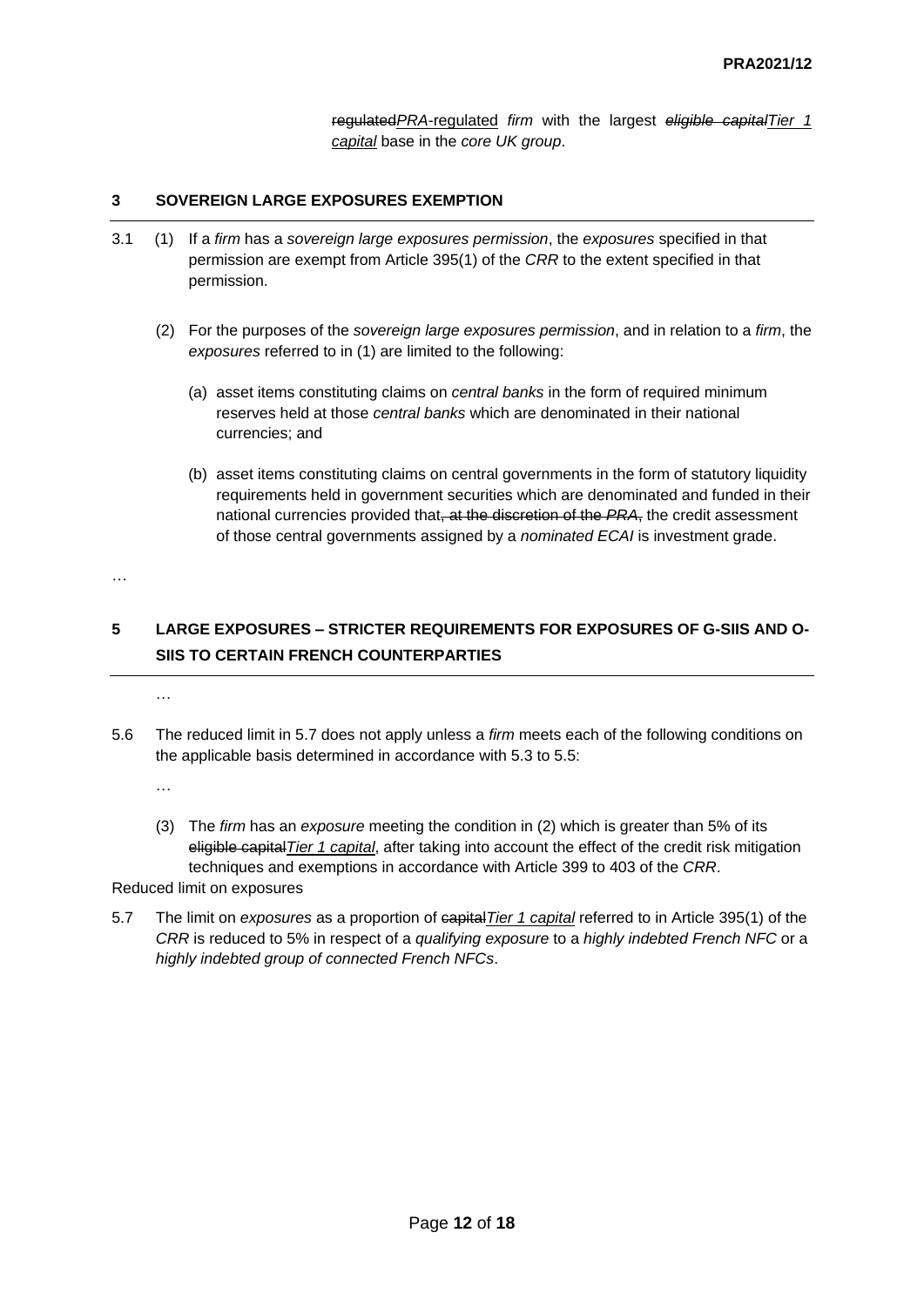# **Annex H**

# **Amendments to the Permissions Part**

In this Annex, new text is underlined and deleted text is struck through.

**Part** 

# **Permissions**

# **Chapter content**

# **4. PERMISSIONS PURSUANT TO SECTION 144G OR SECTION 192XC OF FSMA**

…

# **4. PERMISSIONS PURSUANT TO SECTION 144G OR SECTION 192XC OF FSMA**

- 4.1 Chapter 4 of this Part applies to the giving of a permission by the *PRA* pursuant to section 144G or section 192XC of *FSMA*.
- 4.2 The *PRA* directs that an application for a permission referred to in 4.1 must be made in writing to the *PRA*.
- 4.3 The application must be accompanied by such information and documents as are necessary to demonstrate how the conditions contained in the relevant rule have been satisfied.
- 4.4 Where a person has applied for or has been granted a permission, the person must notify the *PRA* immediately on becoming aware of any matter which could affect the continuing relevance or appropriateness of the application, the permission or any condition to which the permission is subject.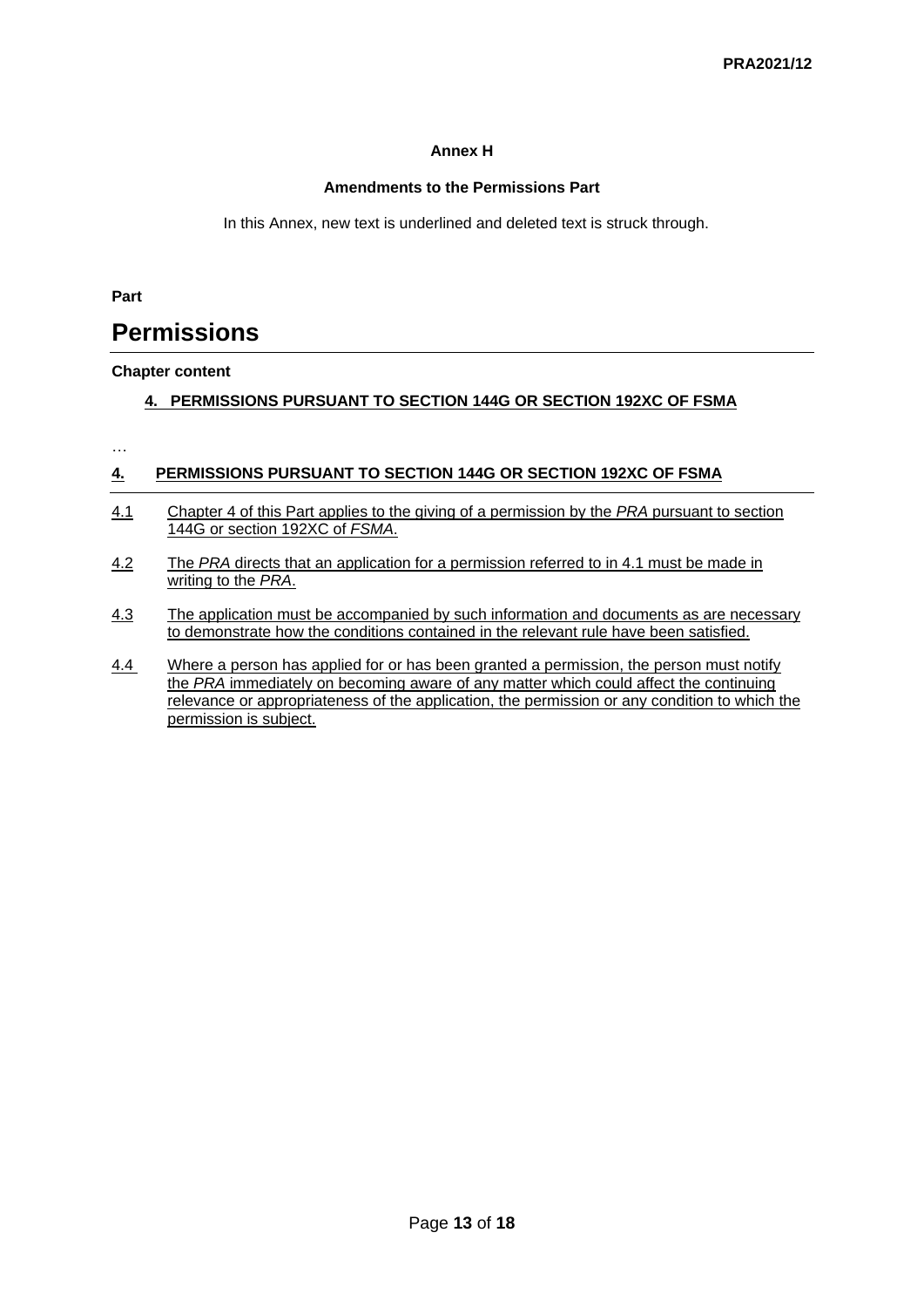# **Annex I**

# **Amendments to the Regulatory Reporting Part**

In this Annex, new text is underlined and deleted text is struck through.

# …

# **7 REGULATED ACTIVITY GROUP 1**

7.1 The applicable *data [items](http://www.prarulebook.co.uk/rulebook/Glossary/FullDefinition/67064/31-03-2019)* referred to in the table in [6.1](http://www.prarulebook.co.uk/rulebook/Content/Rule/302736/31-03-2019#302736) are set out according to *[firm](http://www.prarulebook.co.uk/rulebook/Glossary/FullDefinition/52114/31-03-2019)* type in the table below:

| RAG <sub>1</sub>                                    |                                                     | format (1)                                                            | Prudential category of firm, applicable data items and reporting |                |  |                                  |
|-----------------------------------------------------|-----------------------------------------------------|-----------------------------------------------------------------------|------------------------------------------------------------------|----------------|--|----------------------------------|
|                                                     | UK bank<br>other than a body<br>ring-fenced<br>body | <b>Ring-fenced</b>                                                    | <b>Building</b><br>society                                       | Non-UK<br>bank |  | [deleted.] [deleted.] [deleted.] |
| Description<br>of data item                         |                                                     |                                                                       |                                                                  |                |  |                                  |
|                                                     |                                                     |                                                                       |                                                                  |                |  |                                  |
| <b>IRB</b><br>Portfolio<br><b>Risk</b><br>[deleted] | and $(11)$<br>[deleted]                             | FSA045((2), FSA045 ((2),<br>$(11)$ ) and<br>(28)) [deleted] [deleted] | FSAO45 ((2)<br>and $(11)$                                        |                |  | -                                |

- (11) Only applicable to *firms* that have an *CRR permission* to use the *IRB Approach.*  [deleted]
- …

…

7.2 The applicable reporting frequencies for submission of *data items* and periods referred to in 7.1 are set out in the table below according to *firm* type. Reporting frequencies are calculated from a *firm's accounting reference date*, unless indicated otherwise.

| RAG <sub>1</sub>     |                                                                                                                          |                                                                                                                                                                           |                                                         |
|----------------------|--------------------------------------------------------------------------------------------------------------------------|---------------------------------------------------------------------------------------------------------------------------------------------------------------------------|---------------------------------------------------------|
| Data item            | UK banks and<br>building societies<br>l(on an<br>lunconsolidated or<br>lindividual<br>consolidated<br>$\vert$ basis) (9) | societies (on a UK<br>consolidation group,<br>domestic liquidity sub-<br>group, domestic<br>liquidity sub-group or<br>sub-consolidation<br>group basis, as<br>applicable) | [deleted.] UK banks and building Other members of RAG 1 |
| $\sim$ $\sim$ $\sim$ |                                                                                                                          |                                                                                                                                                                           |                                                         |
|                      | <b>FSA045</b> [deleted] <b>Quarterly</b> [deleted]                                                                       | Half yearly[deleted]                                                                                                                                                      |                                                         |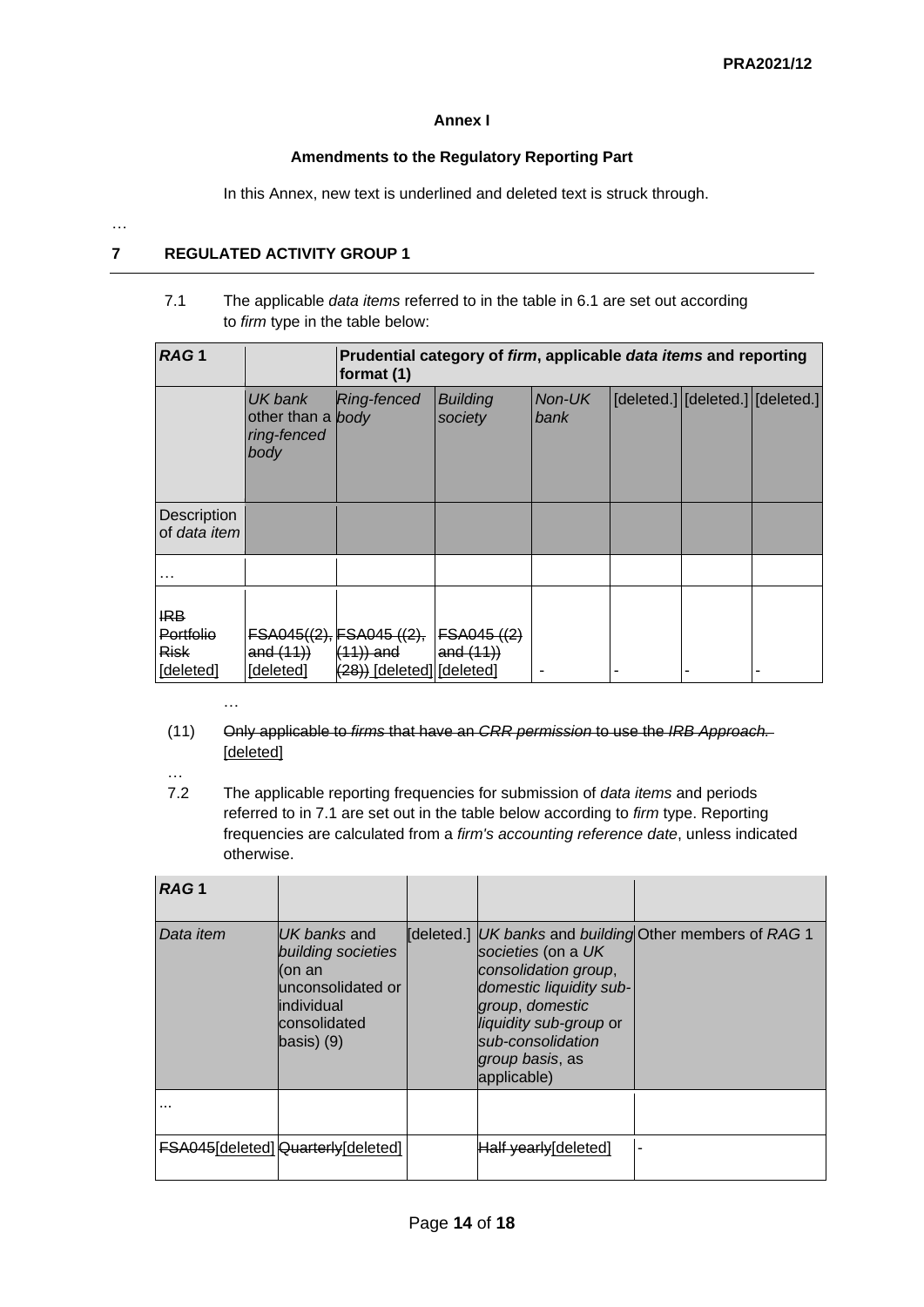| . |  |  |
|---|--|--|
| . |  |  |
|   |  |  |
|   |  |  |

- …
- (9) A firm which has an *individual consolidation permission* must submit *data items* FSA005, FSA011, FSA015, FSA017, FSA045, Templates 1.1, 1.2, 1.3, 2, 3, 4.3.1, 4.4.1, 5.1, 7.1, 9.1.1, 12.1, 12.2, 13.1, 18, 19, 20.4, 20.7, 23.1, 23.2, 23.3, 23.4, 23.5, 23.6, 24.1, 24.2, 24.3, 25.1, 25.2, 25.3, 26 and 47 at Annex III or IV of the *Supervisory Reporting ITS*, PRA104, PRA105, PRA106, PRA107 and PRA108 on an individual consolidated basis, and all other *data items* in this column on an unconsolidated basis. All other *firms* must submit all *data items* in this column on an unconsolidated basis.
- …

…

7.3 The applicable due dates for submission referred to in the table in 6.1 are set out in the table below. The due dates are the last day of the periods given in the table below following the relevant reporting frequency period set out in 7.2, unless indicated otherwise.

| RAG <sub>1</sub> |       |                       |                                         |                                                |          |
|------------------|-------|-----------------------|-----------------------------------------|------------------------------------------------|----------|
| Data <i>item</i> | Daily | <b>Weekly Monthly</b> | <b>Quarterly</b>                        | Half yearly                                    | Annually |
|                  |       |                       |                                         |                                                |          |
| FSA045[deleted]  |       |                       | <del>20 business</del><br>days[deleted] | <del>45 business</del><br>days<br>(6)[deleted] |          |
| .                |       |                       |                                         |                                                |          |

# **9 REGULATED ACTIVITY GROUP 3**

# 9.2 The applicable *data items* referred to in the table in 6.1 for a *UK designated investment firm* are set out in the table below:

| RAG3                               |                              |
|------------------------------------|------------------------------|
| Description of data item           | Applicable data items (1)    |
| $\cdots$                           |                              |
| <b>RB</b> portfolio risk [deleted] | <b>FSA045 (15)</b> [deleted] |
| .                                  |                              |

- (15) Only applicable to *firms* that have a *CRR permission* to use the *IRB Approach*. [deleted]
- 9.3 The applicable reporting frequencies for submission of *data items* and periods referred to in 9.2 are set out in the table below. Reporting frequencies are calculated from a *firm's accounting reference date*, unless indicated otherwise.

| RAG <sub>3</sub> |                     |
|------------------|---------------------|
| Data item        | Reporting frequency |

<sup>…</sup>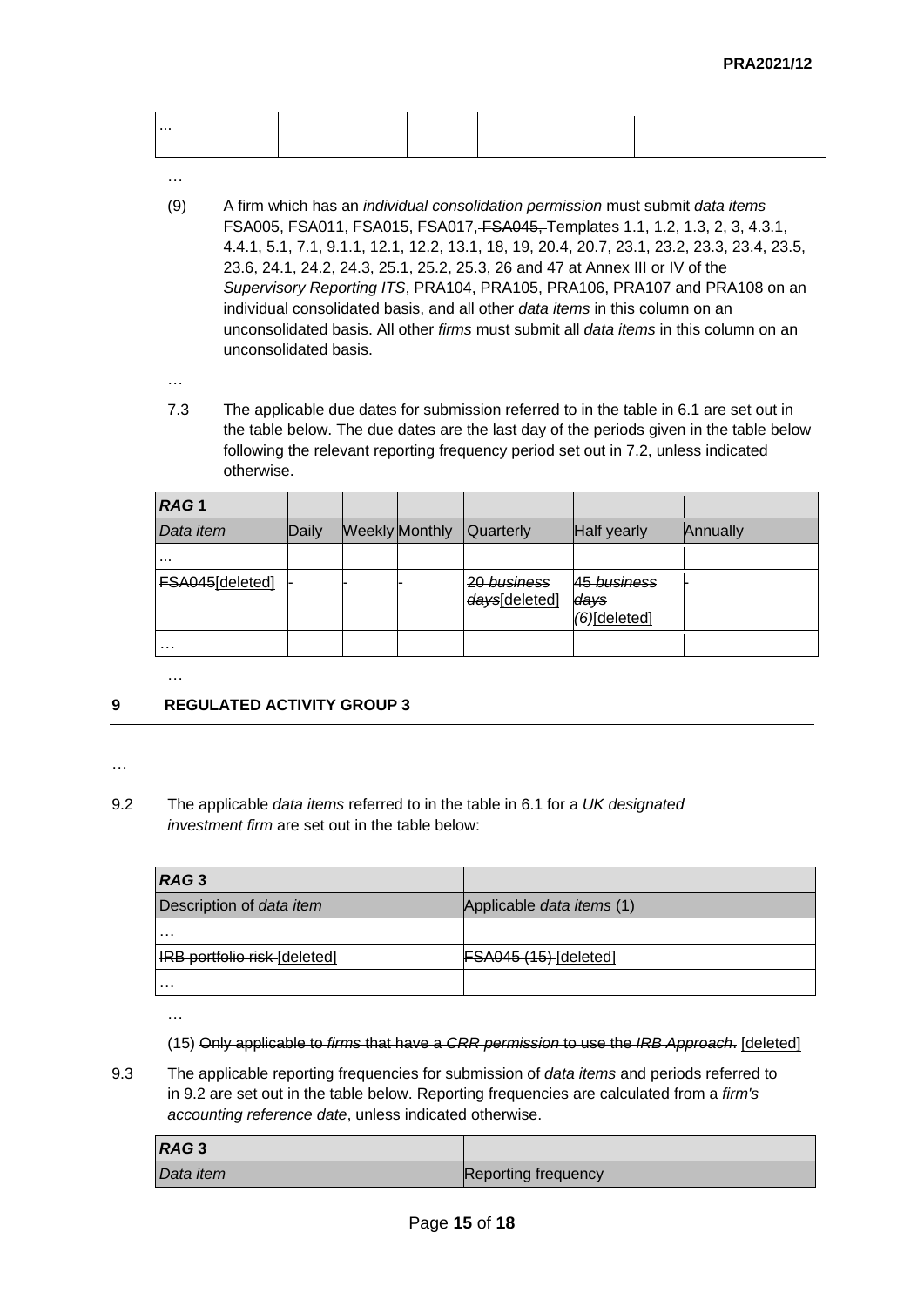| .                       |                            |
|-------------------------|----------------------------|
| <b>FSA045</b> [deleted] | <b>Quarterly</b> [deleted] |
| .                       |                            |

9.4 The applicable due dates for submission referred to in the table in 6.1 are set out in the table below. The due dates are the last day of the periods given in the table below following the relevant reporting frequency period set out in 9.3, unless indicated otherwise.

| RAG <sub>3</sub> |       |                       |                               |                                                              |          |
|------------------|-------|-----------------------|-------------------------------|--------------------------------------------------------------|----------|
| Data item        | Daily | <b>Weekly Monthly</b> | <b>Quarterly</b>              | Half yearly                                                  | Annually |
| .                |       |                       |                               |                                                              |          |
| FSA045-[deleted] |       |                       | 20 business<br>days [deleted] | 30 business<br>days(1); 45<br>business days<br>(2) [deleted] |          |
| $\cdots$         |       |                       |                               |                                                              |          |

# **16 DATA ITEMS AND OTHER FORMS**

- … 16.14 FSA045 can be found *here.* [deleted]
- …

…

- 16.26 PRA101 can be found her[ehere.](https://www.bankofengland.co.uk/-/media/boe/files/prudential-regulation/regulatory-reporting/banking/pra101-template-jan-2022.xlsx)
- 16.27 PRA102 can be found her[ehere.](https://www.bankofengland.co.uk/-/media/boe/files/prudential-regulation/regulatory-reporting/banking/pra102-template-jan-2022.xlsx)
- 16.28 PRA103 can be found her[ehere.](https://www.bankofengland.co.uk/-/media/boe/files/prudential-regulation/regulatory-reporting/banking/pra103-template-jan-2022.xlsx)
- 16.29 PRA104 can be found her[ehere.](https://www.bankofengland.co.uk/-/media/boe/files/prudential-regulation/regulatory-reporting/banking/pra104-template-jan-2022.xlsx)
- 16.30 PRA105 can be found her[ehere.](https://www.bankofengland.co.uk/-/media/boe/files/prudential-regulation/regulatory-reporting/banking/pra105-template-jan-2022.xlsx)
- 16.31 PRA106 can be found her[ehere.](https://www.bankofengland.co.uk/-/media/boe/files/prudential-regulation/regulatory-reporting/banking/pra106-template-jan-2022.xlsx)
- 16.32 PRA107 can be found her[ehere.](https://www.bankofengland.co.uk/-/media/boe/files/prudential-regulation/regulatory-reporting/banking/pra107-template-jan-2022.xlsx)
- 16.33 PRA108 can be found her[ehere.](https://www.bankofengland.co.uk/-/media/boe/files/prudential-regulation/regulatory-reporting/banking/pra108-template-jan-2022.xlsx)

…

16.35 RFB001 can be found her[ehere.](https://www.bankofengland.co.uk/-/media/boe/files/prudential-regulation/regulatory-reporting/banking/rfb001-template-jan-2022.xlsx)

…

- 16.37 RFB003 can be found her[ehere.](https://www.bankofengland.co.uk/-/media/boe/files/prudential-regulation/regulatory-reporting/banking/rfb003-template-jan-2022.xlsx)
- 16.38 RFB004 can be found her[ehere.](https://www.bankofengland.co.uk/-/media/boe/files/prudential-regulation/regulatory-reporting/banking/rfb004-template-jan-2022.xlsx)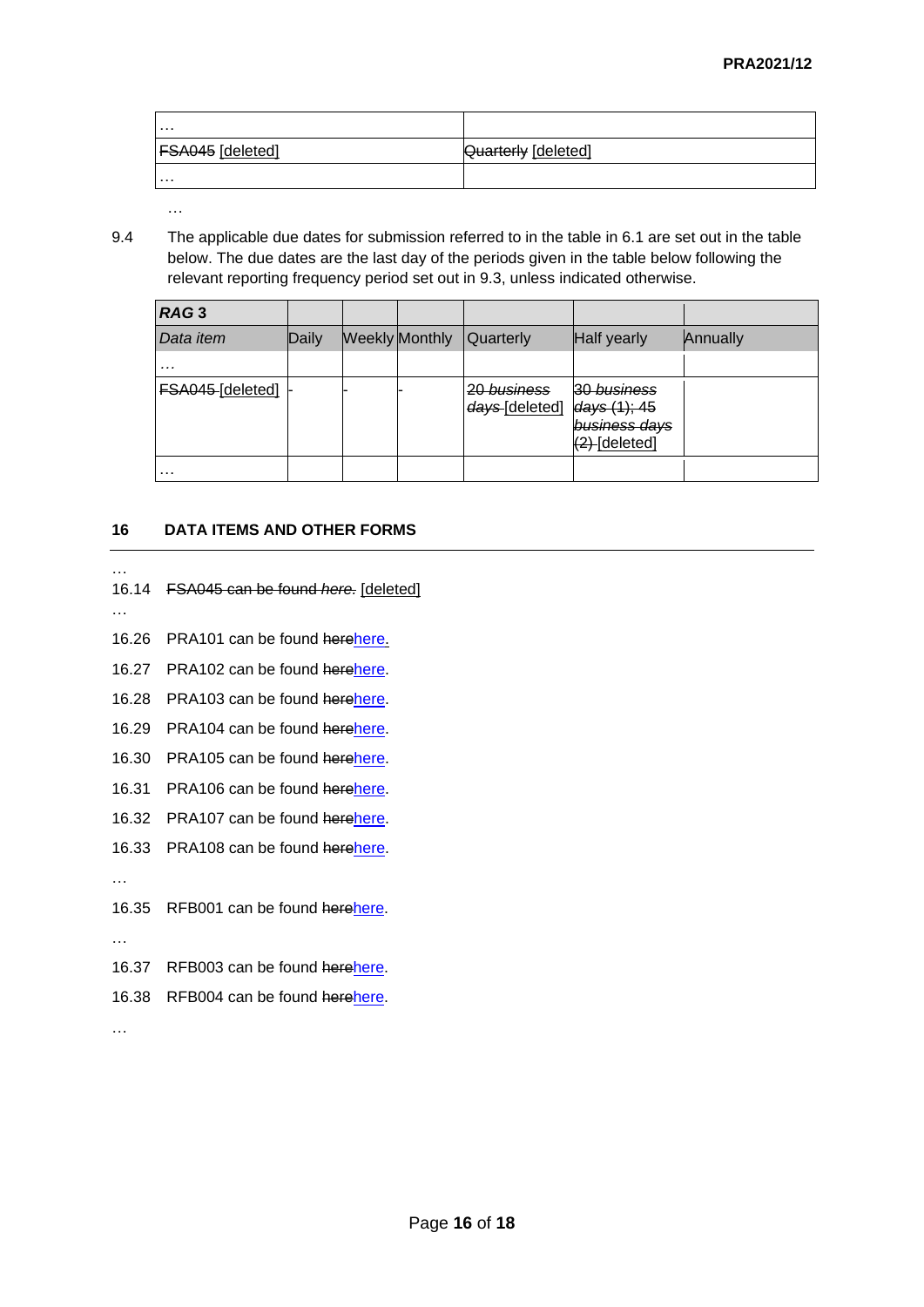# **ANNEX K**

# **Further amendments to the Regulatory Reporting Part**

In the Regulatory Reporting Part for each reference to "*Supervisory Reporting ITS*" substitute "Chapters 5 and 6 of the Reporting (CRR) Part".